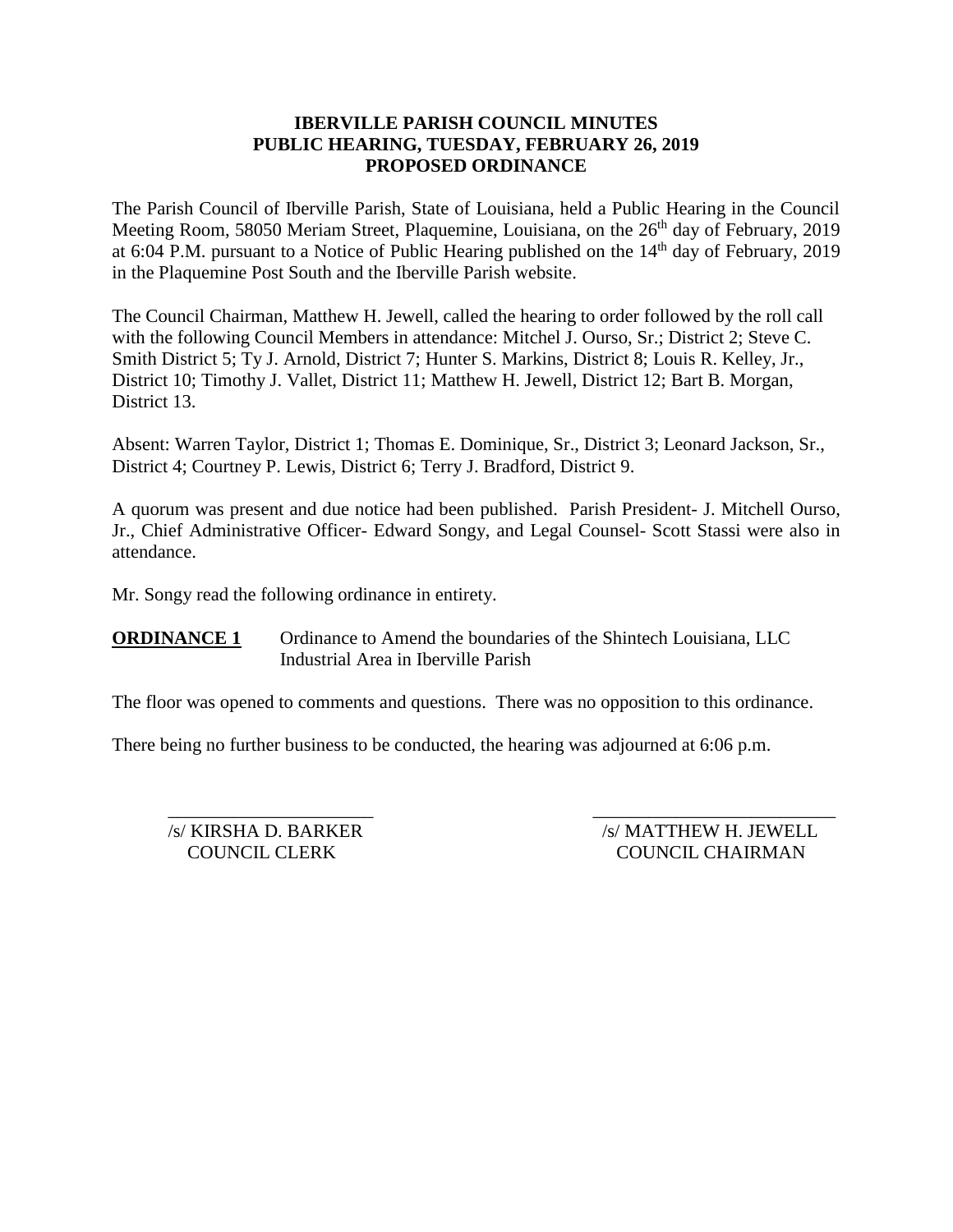### **IBERVILLE PARISH COUNCIL MINUTES REGULAR MEETING, TUESDAY, FEBRUARY 26, 2019**

The Parish Council of Iberville Parish, State of Louisiana, met in Regular Session, in the Council Meeting Room, 2nd Floor, Courthouse Building, 58050 Meriam Street, Plaquemine, Louisiana, on the  $26<sup>th</sup>$  day of February, 2019.

The Council Chairman, Matthew H. Jewell, called the meeting to order at 6:30 p.m. followed by the roll call with the following Council Members in attendance: Mitchel J. Ourso, Sr.; District 2; Leonard Jackson, Sr., District 4; Steve C. Smith District 5; Ty J. Arnold, District 7; Hunter S. Markins, District 8; Terry J. Bradford, District 9; Louis R. Kelley, Jr., District 10; Timothy J. Vallet, District 11; Matthew H. Jewell, District 12; Bart B. Morgan, District 13.

Absent: Warren Taylor, District 1; Thomas E. Dominique, Sr., District 3; Courtney P. Lewis, District 6.

Parish President- J. Mitchell Ourso, Jr., Chief Administrative Officer- Edward Songy and Legal Counsel- Scott Stassi were also in attendance.

A quorum was present and due notice had been published on the 14<sup>th</sup> day of February, 2019. The Pledge of Allegiance followed.

Council Chairman Jewell called for anyone wanting to make public comments to register with the Clerk. No one registered to speak.

## ADDENDUM

None.

## PRESENTATIONS AND APPEARANCES

- A) Proclamation Expressing Condolences for Claude Crawford
- President Ourso read aloud and presented a resolution of condolence to the family of the late Claude Crawford. He also presented the family a framed US flag in memory of the late Veteran. President Ourso thanked the family of Mr. Crawford for his dedication and service to Iberville Parish. He also thanked the Veterans in the audience.
- A picture was taken for the newspaper.

## APPROVAL OF MINUTES

Upon a motion by Councilman Vallet, and seconded by Councilman Arnold, it was moved to wave the reading of the minutes of January 15, 2019 and approve as written. The motion having been duly submitted to a vote was duly adopted by the following yea and nay votes on roll call:

YEAS: Ourso, Jackson, Smith, Arnold, Markins, Bradford, Kelley, Vallet, Morgan. NAYS: None.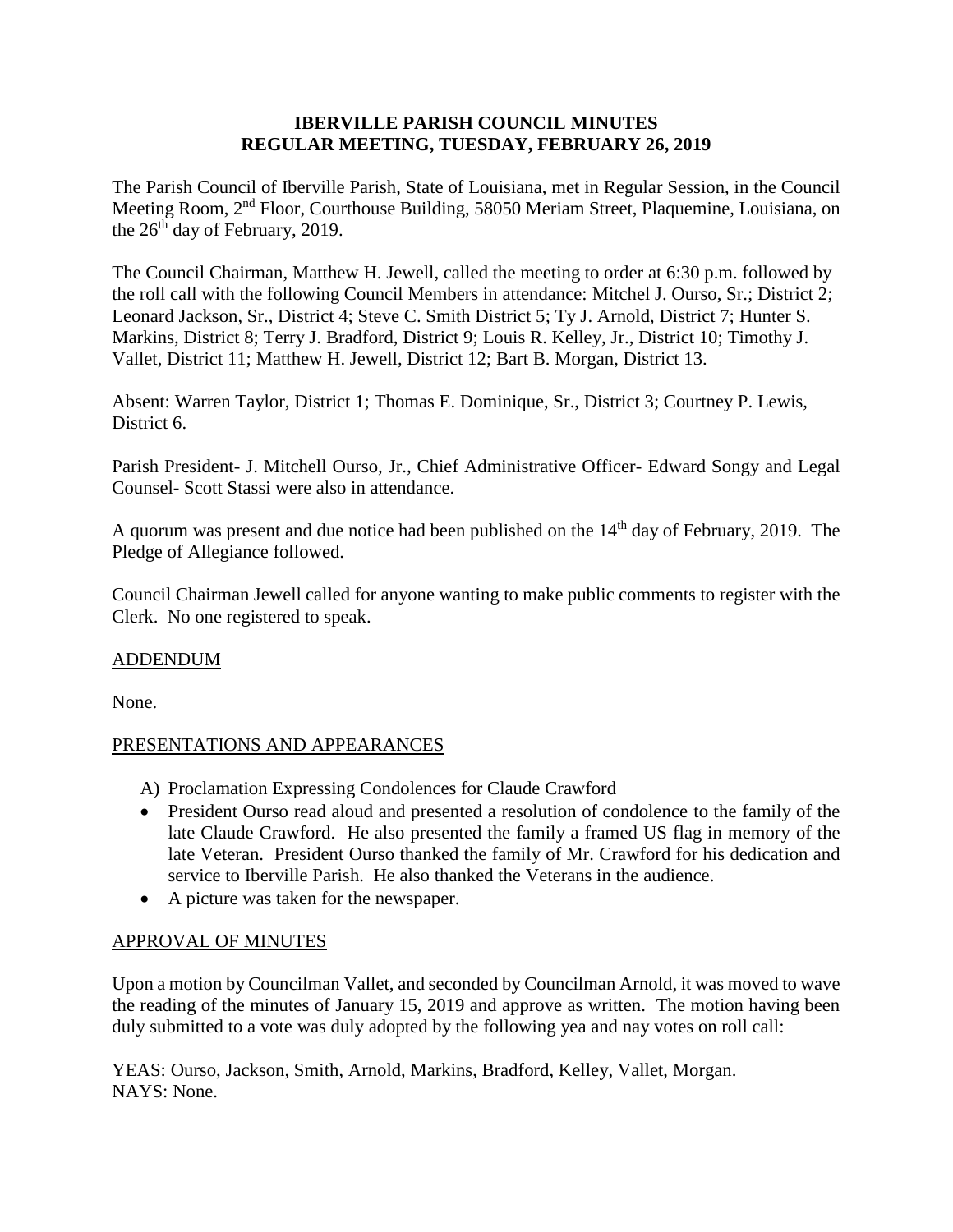ABSTAIN: None. ABSENT: Taylor, Dominique, Lewis.

The motion was declared adopted by the Chairman.

# PRESIDENT'S REPORT

President Ourso reported on the following:

- Pictures were presented to the Council by the Parish Administration.
- President Ourso stated there was a pre-construction meeting with the contractor for the \$500,000 boat launch improvement project for the Bayou Road Boat Landing. The boat landing will be shut down on Monday, March 18, 2019 and the project is estimated to take 120 days before it is reopened. The contractor for the project is Buck Town Construction from New Orleans.
- There was an oil sheen near the Wilbert Canal and Myrtle Grove area recently. Pictures of the oil sheen were presented to the Council. The State of Louisiana and Coast Guard estimated between 10 to 15 gallons of oil was spilled into the Wilbert Canal that had been found by a local fisherman. The Water District No. 3 water intake was never compromised. The cleanup began on Friday and everything has been secured.
- A picture was presented of a 750,000 gallon concrete water tank for Water District No. 3. The tank is part of the \$10 million Water Works District No. 3 improvement project. The tank will be located halfway between the wells in Point Pleasant. The new water tank's capacity will hold more water than all three of the water towers combined in Water District No. 3.
- Pictures of the module building for the Parish's firing range were presented. The weather has slowed progress on this project. Councilman Markins asked for the opening date for the firing range, and President Ourso said due to the weather delays no date has been set yet, but he hopes to have it complete by April or May.
- A picture of cranes at the Oschner Medical Facility were presented to the Council. There is a square being cut out for the 150 ft flag pole. The casing / pipe is 6-7 ft in diameter for the flag base.
- Pictures of the 1961 UH-1B "Huey" Helicopter that was purchased in San Antonio, TX for \$96,000 were presented to the Council. The helicopter will be pedestal mounted and displayed next to the Iberville Parish Veterans Memorial.
- The 2019 Utilities Outreach will begin soon. The State of Louisiana's LA HEAP gives the Parish \$270,000 – \$280,000 funds for low income assistance for utilities once a year. This year the State funds were late and are now being disbursed to the Parish in three payments. The first outreach will be on March 6, 2019 in Grosse Tete and Rosedale, the second will be on March 7, 2019 in Maringouin, and the third will be on April 2, 2019 in St. Gabriel.
- The Parish employee parking lot improvements are almost complete. The parking lot will be on a first come first serve basis and the employees will have tags to enter into the parking lot.
- The fourth phase of the courthouse's renovation is the glass replacement for the third floor.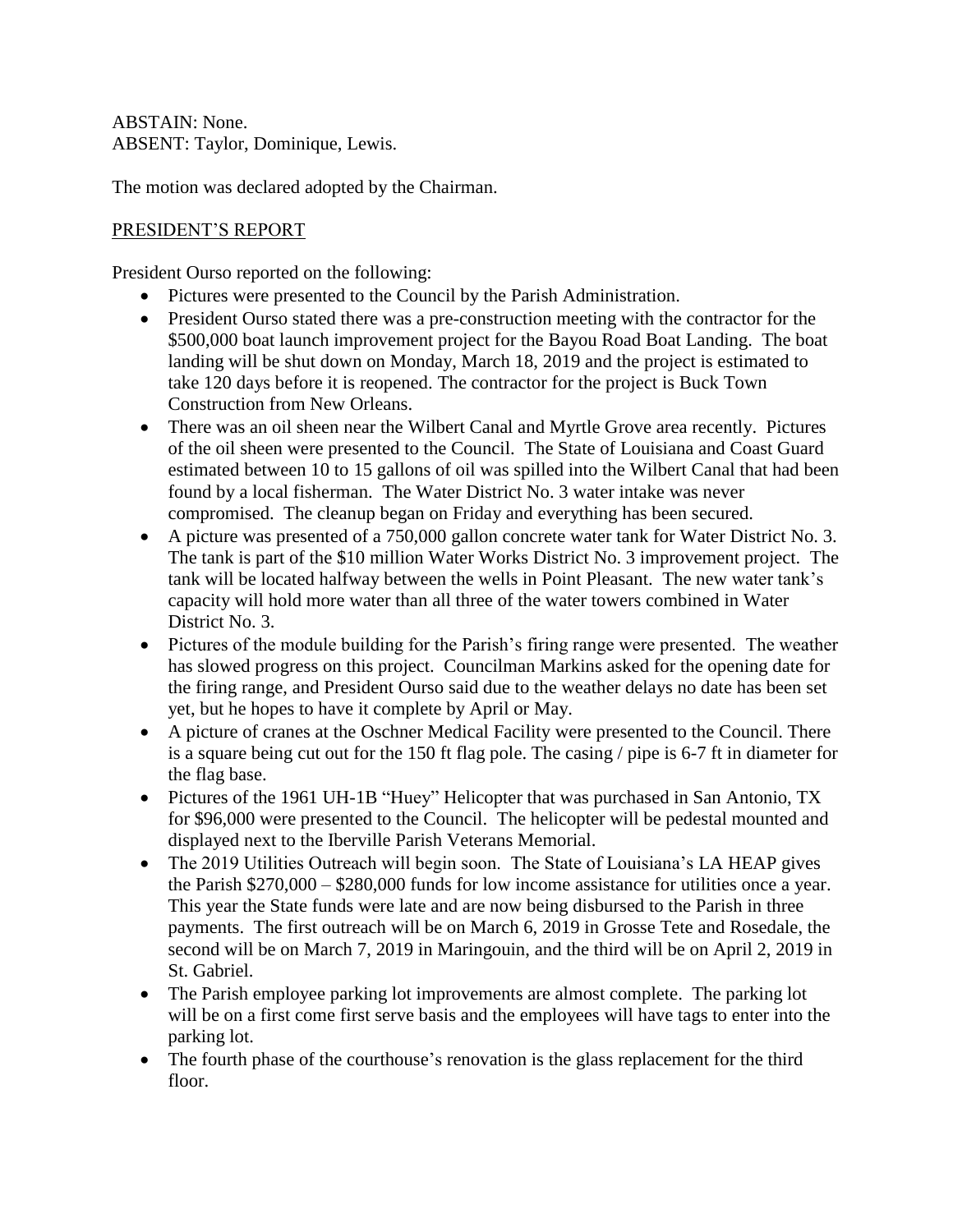#### FINANCIAL REPORT

Finance Director, Randall Dunn stated Financial statements were sent out. Mr. Dunn asked if there were any questions. Chairman Jewell asked about the revenues, and Mr. Dunn stated the Federal interest rates have since steadied at 2.5% and this is a major source of revenue for the Parish. There were no other questions.

#### OLD BUSINESS

#### **ORDINANCE IPC# 004-19**

### **ORDINANCE TO AMEND THE BOUNDARIES OF THE SHINTECH LOUISIANA, LLC INDUSTRIAL AREA IN IBERVILLE PARISH**

 WHEREAS, the Shintech Louisiana, LLC Industrial Area was created by Ordinance Number 241-06 on May 18, 2006, said ordinance and survey plat of the Shintech Louisiana, LLC Industrial Area being filed at C.B. 576, Entry 157 of the Conveyance Records of Iberville Parish.

 WHEREAS, Shintech Louisiana, LLC will acquire two (2) additional parcels of land identified as Tract "ABCA" containing 3.00 acres and Tract "DEFD" containing 5.76 acres as depicted on the Map entitled, "MAP SHOWING THE SUBDIVISION OF A PORTION OF PROPERTY OF VICTOR G. CALVARUSO, INTO TRACT "ABCA" and SHOWING A PORTION OF PROPERTY OF FLOPAM, LLC INTO TRACT "DEFD" prepared by Miller Engineers & Associates, Engineers & Land Surveyors, dated October 3, 2018, a copy of which is attached hereto and incorporated by reference.

 WHEREAS, Shintech Louisiana, LLC has requested that the above two (2) tracts of land be included in the Shintech Louisiana, LLC Industrial Area in accordance with Louisiana law.

 NOW, THEREFORE BE IT ORDAINED BY THE IBERVILLE PARISH COUNCIL as follows:

 "That Tract "ABCA" and Tract "DEFD" as identified on the attached survey plat by Miller Engineers & Associates, Inc., dated October 3, 2018 be included within the Shintech Louisiana, LLC Industrial Area in Iberville Parish, Louisiana, and that a certified copy of this ordinance be filed in the Conveyance Records of Iberville Parish, Louisiana and a certified copy be forwarded to the Iberville Parish Assessor".

 The foregoing ordinance which was previously introduced at the meeting of the Iberville Parish Council on December 18, 2018 and a summary thereof having been published in the official journal on February 14, 2019, the public hearing on this ordinance held on the  $26<sup>th</sup>$  day of February, 2019, at 6:00 p.m., in the Council Meeting Room, 58050 Meriam Street, Plaquemine, Louisiana, was brought up for final passage with a motion by Councilman Kelley, and seconded by Councilman Markins, having been duly submitted to a vote, the ordinance was duly adopted by the following yea and nay vote on roll call: